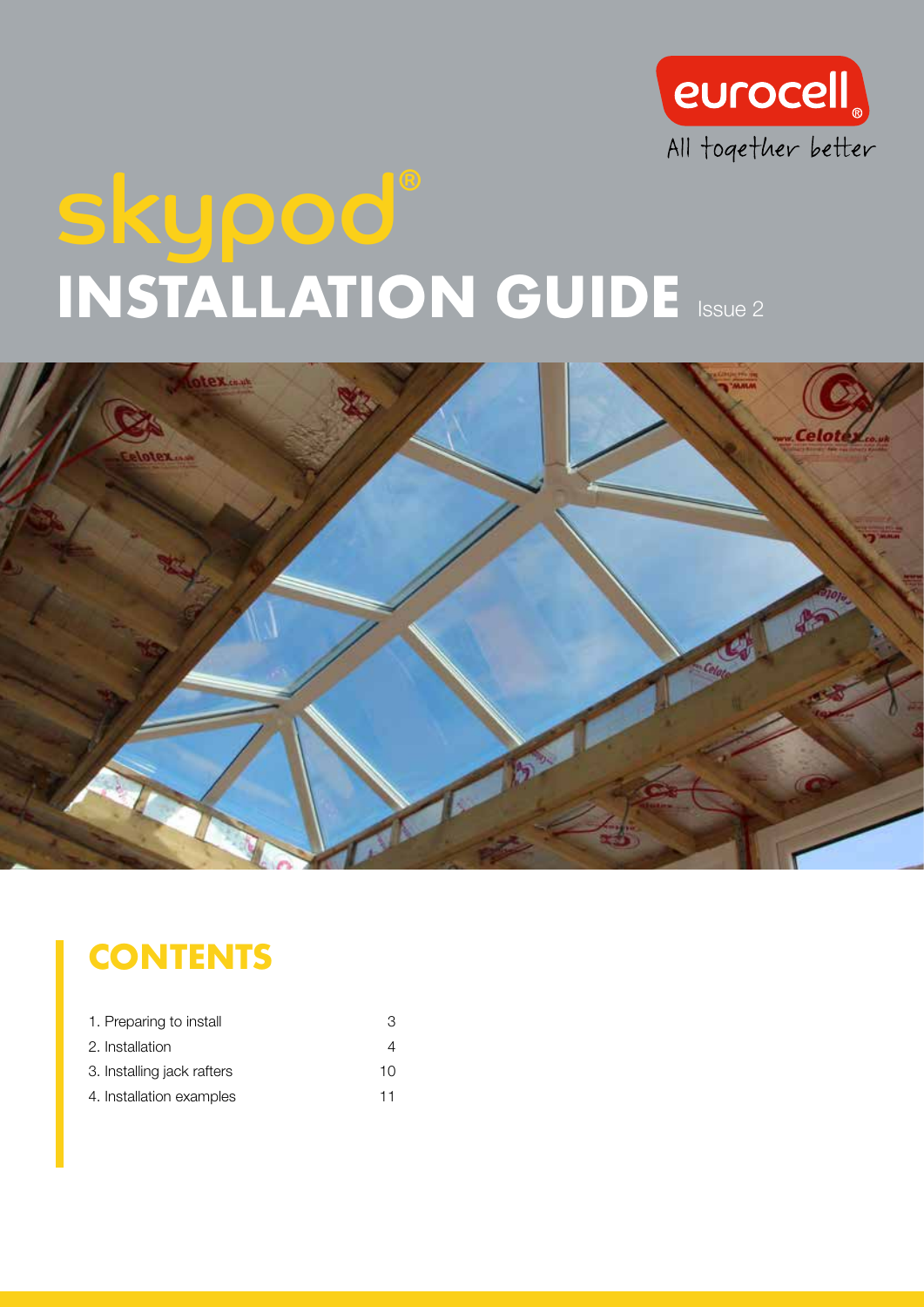## INSTALLATION GUIDE

#### SURVEYING WARNING

Good surveying is essential to ensure a trouble free successful installation and to avoid costly remakes caused by incorrect measuring.

When surveying it is the surveyor's responsibility to determine that the structural openings and surrounding areas are in a state of good repair and provide the correct dimensions for manufacture.



#### 1. PREPARING TO INSTALL

#### 1.1

The upstand corners should also be square. Check the difference between the diagonals to see if the ring beam overhang will need adjusting around the perimeter, as well as checking the diagonals to ensure the kerb is square (see Fig. 2).

Before unpacking the Skypod pitched skylight, you should review the supplied layout drawing (shown right). This will be located in the ancillary box.

The dimensions shown on this plan are for the external face of the supporting upstand. Ensure these dimensions are consistent with the host building.

The Skypod ring beam allows a 10mm tolerance per face if the overall width and length of the upstand perimeter are oversized.



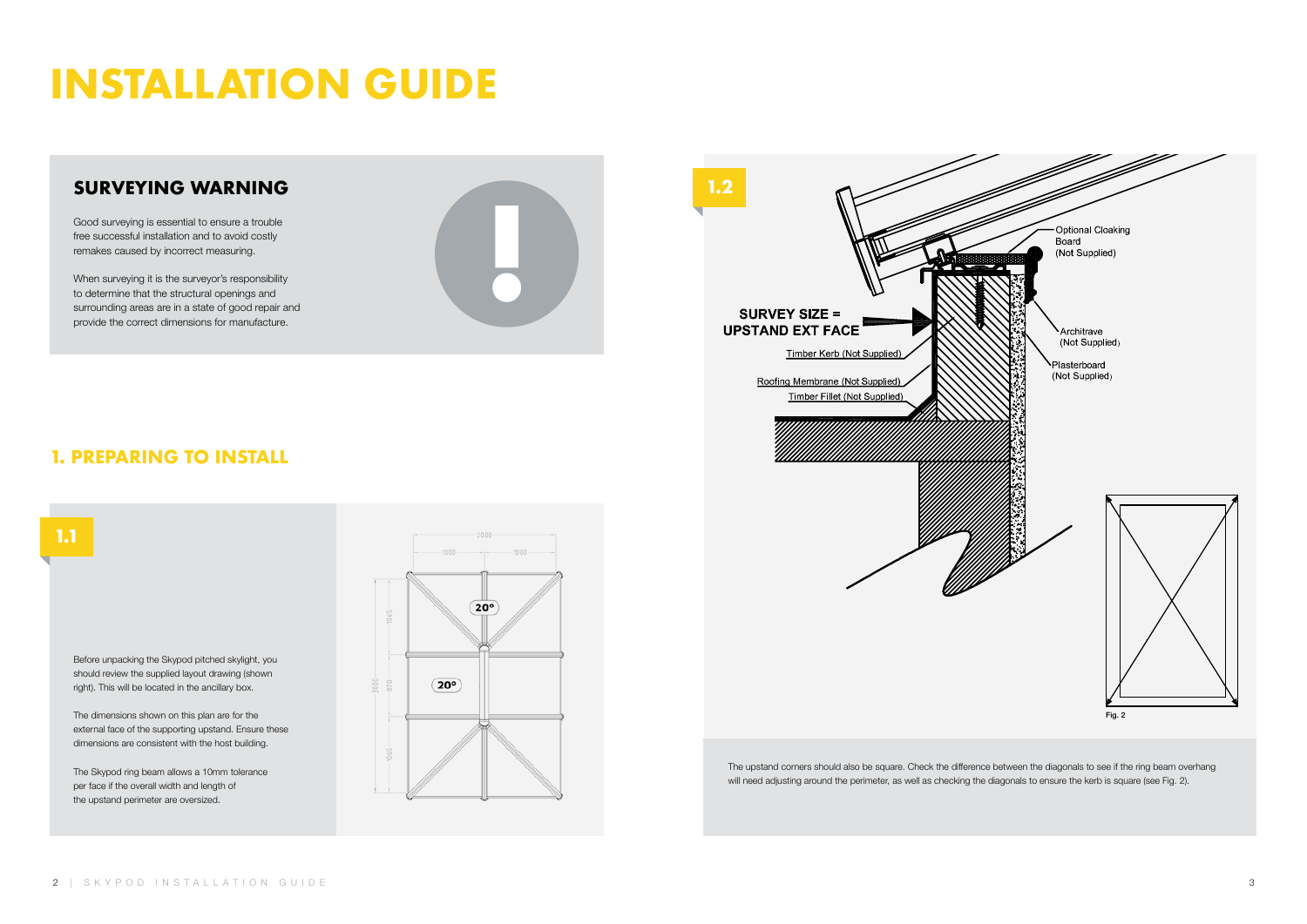

Run a bead of silicone sealant along the mitred edge of the ring beam to seal the corner joint, when the next ring beam is offered up.

Ensure correct amount of glazing bar fixing studs are slid into the ring beam before any fixing commences. Position the ring beam so an equal overhang is achieved around perimeter and fix using suitable 5-6mm fixings at 300-400mm centres (starting and ending 100mm away from internal corner of the ring beam).





Fix the adjacent ring beam ensuring the joint is tight. Remove any excess sealant and secure corner using a steel corner cleat with 4-off 4.8x25 LG screws (supplied).





Supporting the ridge, the rafter bars can be secured to the ridge using the threaded studs. Once opposing rafters have been secured the ridge should be self supporting.

Ensure the kerb is clean and free from debris, then run a silicone bead around the external edge as shown above.

> Using 2 x CRS8624S single studs, secure each hip to the spider casting. The body of the stud should locate between the retaining ribs on the lower casting face to stop the stud from spinning.



#### 2. INSTALLATION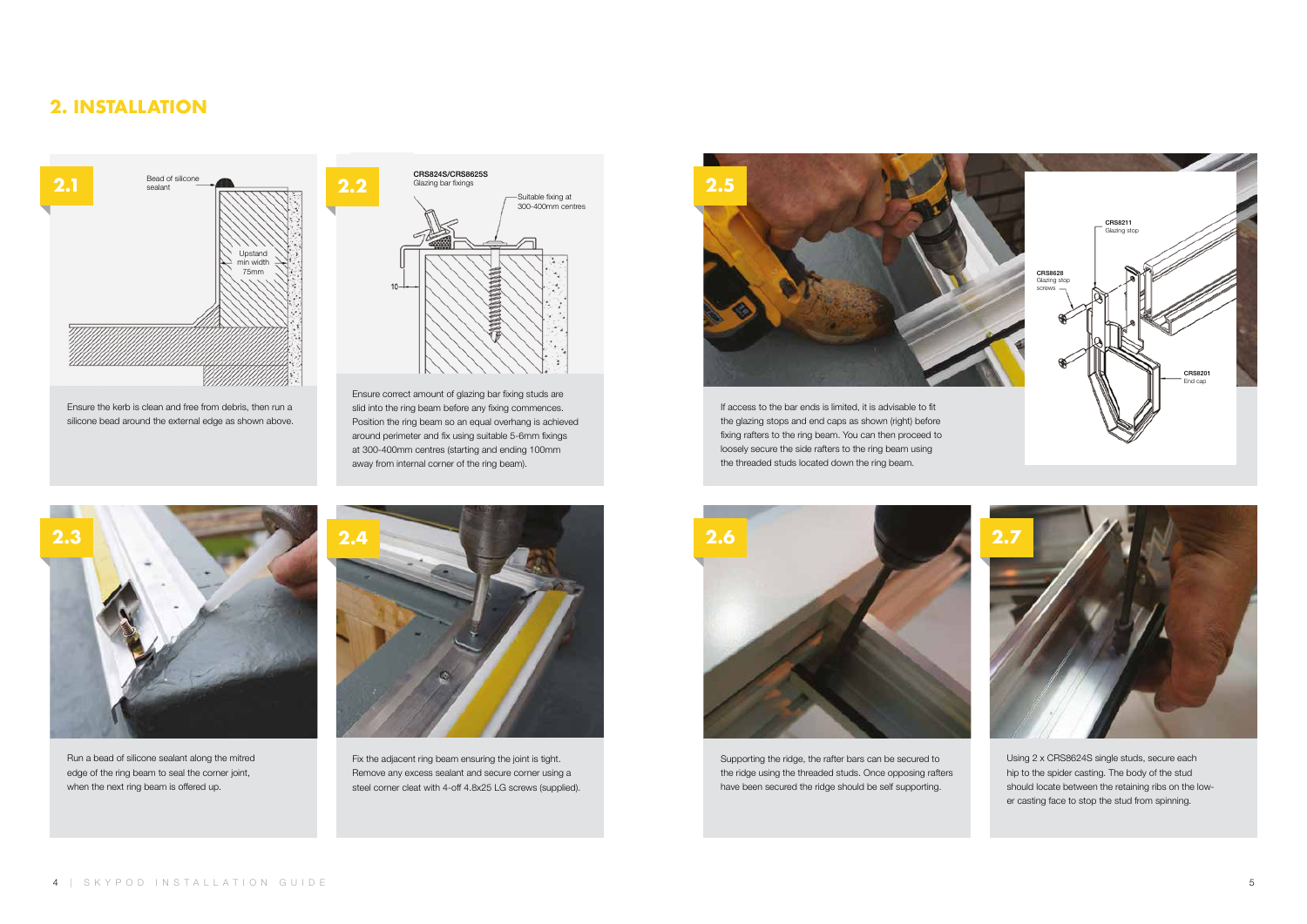

Position the spider bottom cap and fix using the decorative boss onto nylon threaded bar. Note the nylon bar may require trimming down in length.



If not already fitted, fit the glazing bar end caps and glazing stops. Then peel back two inches of eaves beam seal tape film and fold to the outside. Insert glazing unit ensuring equal coverage and ensuring the glass is resting onto the glazing stops.

Fit the foam bung and clamp plate and tighten M10 nut until the foam is firmly pressed down onto glazing.



Fasten the central rafters to the spider using 1 x CRS8625S double stud and nuts. If jack rafters are present, please refer to Section 3: Installing Jack Rafters on page 10.



Locate the hips onto the external ring beam studs and loosely secure using fixing nuts.



If not already fitted, clip in the eaves beam seals between the rafters and hips using a nylon mallet. Check the rafters are all square to the ring beam and ridge, and then tighten all roof fixing nuts.

bead of sealant between the profile and top pane of glass as shown above. Only use a suitable sealant with self cleaning glass. Soudal SMX 506 is recommended (available from Eurocell branches).





Locate the nylon bar through the spider and lock off using nuts and washers either side of the spider. The nylon bar should sit 5mm below the crest of the ridge profile.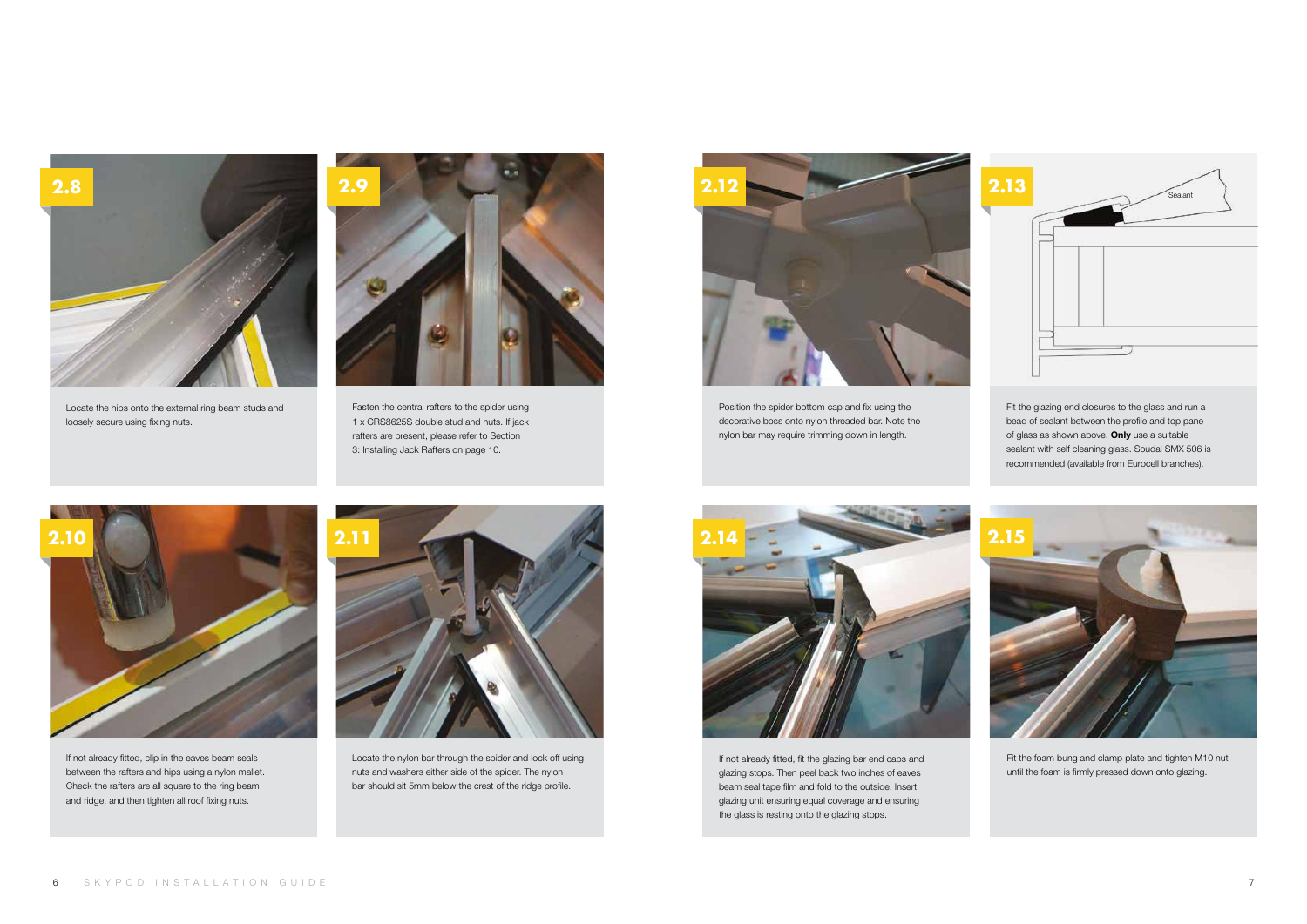



Ensure the capping is seated down correctly and remove any excess sealant from all edges.



Seal around perimeter of the foam bung where it intersects the ridge glazing seal, glass and glazing bar top caps.



Fit the rafter and hip top caps using a nylon mallet, then ensuring the glass is positioned correctly, peel the remaining eaves beam seal tape film away and press glazing down to ensure contact with eaves tape.



Seal around rafter top caps to ridge glazing trim.

Only use suitable sealant with self-cleaning glass. We recommend Soudal SMX 506 (available from Eurocell branches)



Note: Do not run the sealant to the bottom edge around the hip/rafter area to ensure the sealant does not touch the glass. Always ensure hands are cleaned as to not contaminate self cleaning glass.

Splay the top cap and lower onto the ridge whilst checking the capping is positioned correctly over the rafter and hip top caps. The capping returns should clip under the ridge profile when positioned correctly.

8 | SKYPOD INSTALLATION GUIDE



Seal the rafter top cap to hip top cap from the gasket intersection to foam bung.

Using a suitable high-grab adhesive sealant, run a small bead on the perimeter edges of the top cap and a larger bead further inboard as shown.

Recommended sealant is Soudal Fix All Crystal (available at Eurocell branches nationwide).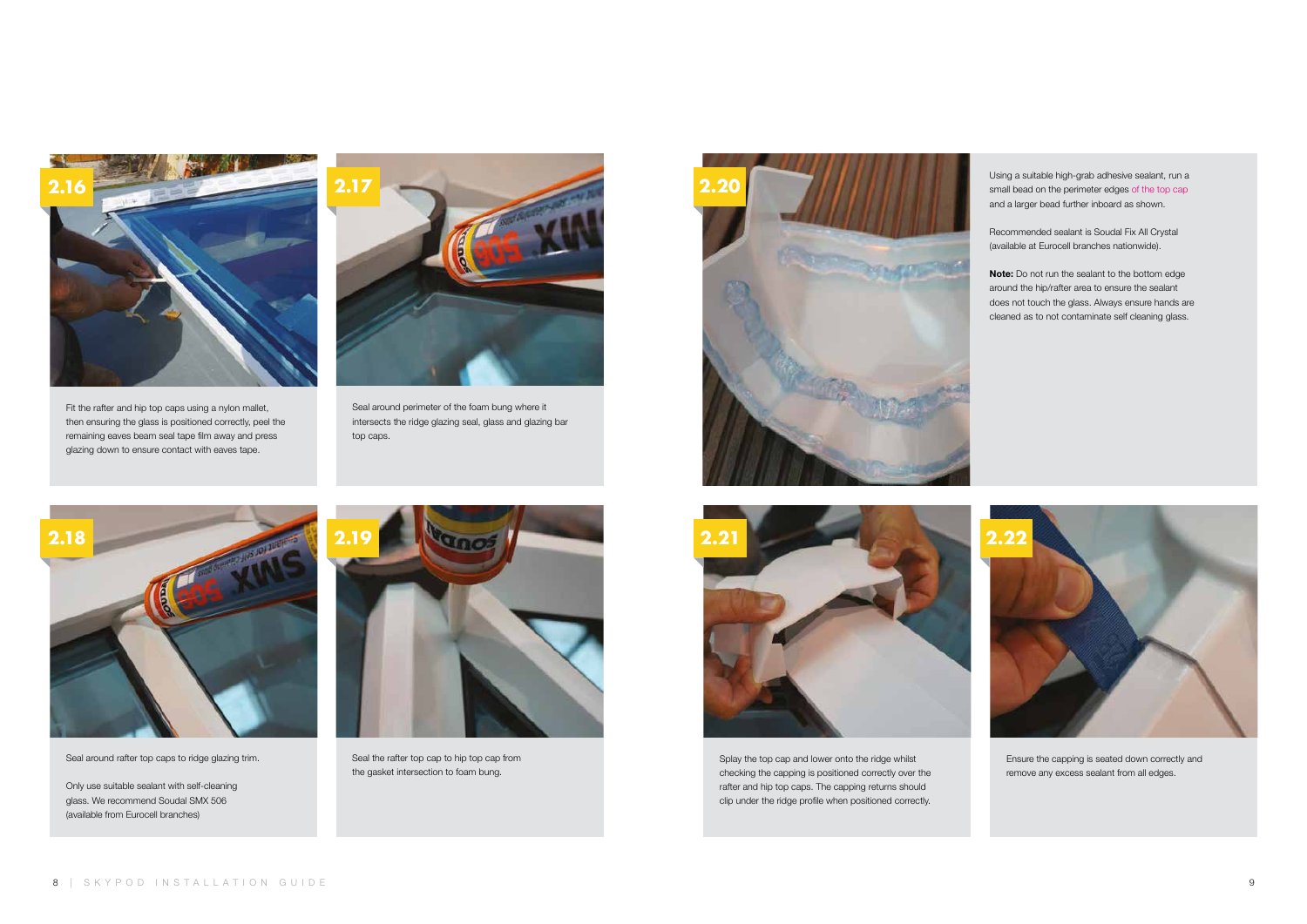Seal jack top capping joints.

Only use suitable sealant with self-cleaning glass. We recommend Soudal SMX 506 (available from Eurocell branches).

Locate the jack rafter tenon onto the jack rafter fixing bolt and adjust the lower nut to align gaskets, before tightening the the top nut. Then seal the jack rafter internally to the hip.



#### 3. INSTALLING JACK RAFTERS



#### 4. INSTALLATION EXAMPLES